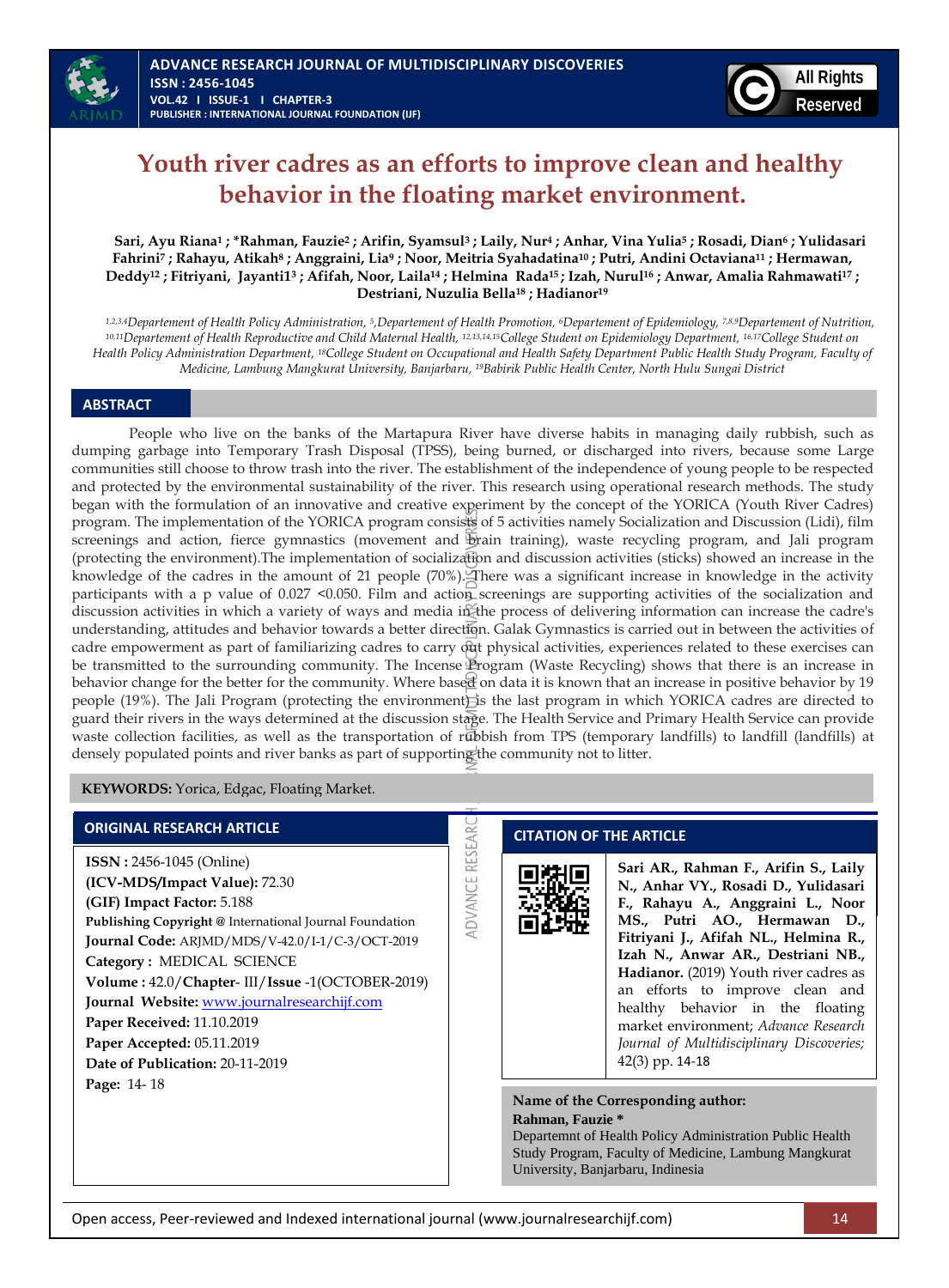### **I. INTRODUCTION**

There are 5,590 major rivers and around 65,017 tributaries, and 500 lakes in Indonesia. According to the Banjarmasin City Environment Agency in 2016, the river water that divides the city of Banjarmasin is of poor quality due to the high level of pollution. The level of water quality remains at the level of minus 155 alias heavily polluted. Because of this role, it is very suitable if river water quality is used as an indicator of environmental quality. River pollution that occurs at this time is increasingly diverse and causes serious environmental problems that often cause conflicts in the community. Scarcity and difficulty in obtaining clean and suitable water is a problem that often arises in various places every year.

Based on statistics from the Ministry of Environment and Forestry in 2014 which stated rivers in South Kalimantan had been polluted by seven parameters, namely Total Suspended Solid (TSS), Dissolved Oxygen (DO), Biochemical Oxygen Demand (BOD), Chemical Oxygen Demand (BOD), Chemical Oxygen Demand (COD), Total Phosphate (TP), Fecal Coli and Total Coli. Restoring the function of the river also occurs in the Martapura River. People on the banks of the Martapura River use the river for bathing, washing, drinking, and cooking, as well as a place to urinate and even defecate (BAB). The community takes the river to dispose of garbage. There are several reasons that cause residents to throw trash into the river. Throwing, throwing garbage into the river, more practical and free of charge, disposing of garbage disposal facilities in the river and has become a culture1.

According to research conducted by Taguh et al in 2017, quoting people who live on the banks of the Martapura River have diverse habits in managing daily rubbish, such as dumping garbage into Temporary Trash Disposal (TPSS), being burned, or discharged into rivers, because some Large communities still choose to throw trash into the river. The results of this study stated that as much as 40.39% of the people threw trash everyday into the river. The type of waste released by the community consists of solid and liquid waste, types of household waste such as plastic, bottles, and also used laundry water. Most of these communities have reasoned that it has become a habit of disposing garbage by throwing garbage into the river, besides that it also concerns the area they still do not have adequate waste disposal facilities and infrastructure so that people prefer to throw their daily garbage into the river2.

Based on that, be required the development of a program to provide a solution and creative innovation with the YORICA (Youth River Cadres) program. This program as an effort to increase Clean and Healthy Behavior (PHBS) in the Lok Baintan Floating Market Environment in Banjar Regency. This program aims to improve Clean and Healthy Behavior (PHBS), increase awareness of the importance of maintaining and preserving the river environment and as an effort to improve health status and so that people around the river banks can live more productive and prosperous lives. With the establishment of YORICA

(Youth River Cadres) as a promotive and preventive effort in overcoming problems that can arise as a result of the polluted river environment that is known to be dangerous for the people living in the river environment.

In this proposed activity. Through the YORICA program, it starts with a preparatory stage that involves the community in the Lok Baintan Floating Market area. At this stage also determined the parties to be involved are the Banjar District Environmental Agency (BLH), the local Puskesmas, the Community Health Study Program (PSKM), community leaders, RT heads, cadre candidates, and the Community Service Team. In this program, the Lok Baintan Floating Market community, especially teenagers, will play a role to improve the PHBS of the community specifically about throwing trash in their place, hand washing with soap, using healthy latrines, which are the problems in the Lok Baintan Floating Market Area.

# **II. MATERIALS AND METHODS**

**DISCOVER** 

PLINARY

DISC

5F

**JAWAL** 

**IDVANCE RESEARCH** 

This research using operational research methods. The study began with the formulation of an innovative and creative experiment by the concept of the YORICA (Youth River Cadres) program is the formation of cadres who come from young people (teenagers) who are willing to be educated, and are taught matters related to PHBS especially in improving community behavior in the Lok Baitan Floating Market environment to behave clean and healthy. Before a series of YORICA activities were carried out, the dedication team determined the organizational structure of YORICA's management. The formation of this organizational structure explains the division of cadres' tasks and helps show how YORICA's activities can be integrated. The following is the organizational structure design for cadres.



The concept applied in this program is education and empowerment accompanied by the team, to the community especially teenagers to love the river environment through social activities such as the collection of rubbish on the riverbanks and rivers gradually using the tools, and prevention to the community which will throw garbage or things that trigger the emergence of pollution of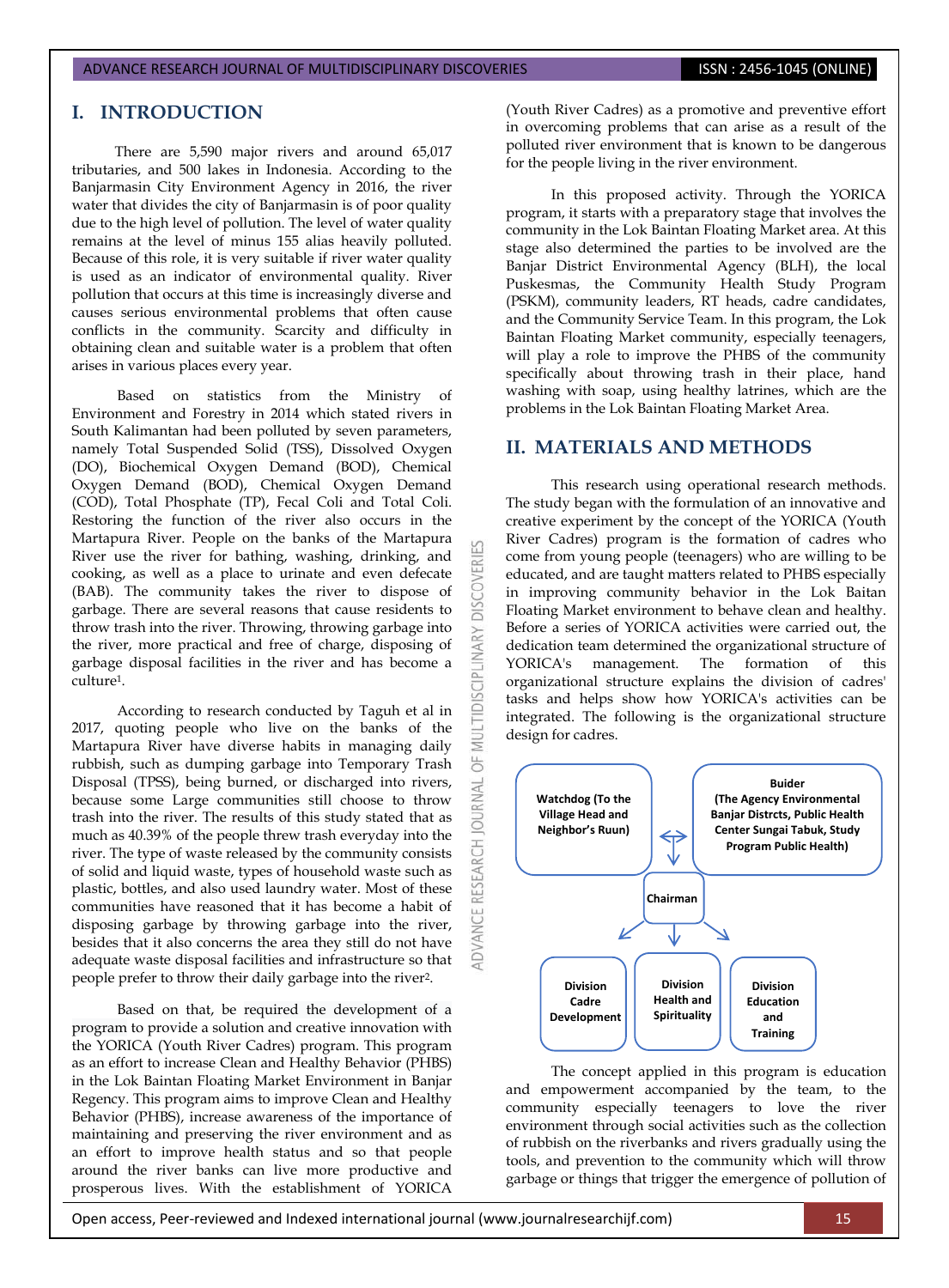river water. These social activities are realized through various YORICA activities programs which are also expected to be one of the efforts to achieve the Germas program in the community that is being carried out by the government. These programs include the following:

#### **Lidi Program (Socialization and Discussion)**

The socialization program aims to convey the purpose and purpose of coming to the village service. Besides that, the socialization was also to introduce prospective local cadres about the importance of protecting the surrounding environment, especially on the river. The socialization given was about the importance of protecting the river environment, so the young cadres who were there were given provisions to know how to protect the river and to know what the negative impacts were when doing things that could damage the river, as well as giving knowledge about positive impacts if we can guard the river. Furthermore, the activity continued with discussion, the discussion aims to bring all parties involved closer together. Discussion Discussions were conducted in the form of question and answer activities from prospective cadre children to the teams about the waste problem in their river environment. The participants were also directed to give their opinions on the state of the Martapura River according to their views. The discussion also aims to provide them with critical input and suggestions on how to protect their environment, this discussion is held once a week so they can find out what developments they have made. In this program will be interspersed with pre-test and post-test to determine the level of understanding of the target.

#### **Film and Action Screening**

This media is in the form of film screenings that provide knowledge about activities to maintain a good river environment, so that it not only provides understanding in the form of stories but teaches visually directly with the aim that prospective cadres better understand the behavior of maintaining a good river environment and improve PHBS behavior in the environment. After the screening of the film, an action will be taken, in which cadres are asked to repeat the health message that has been taught. For YORICA cadres who successfully repeat the message well, they will get attractive prizes.

#### **Galactic Gymnastics (Motion and Brain Training)**

This gymnastic activity is carried out on the sidelines of the activity. The activity was guided by gymnastic instructors and was followed by the entire community in Lok Baintan Village, the children of prospective cadres, as well as those involved in the program activities. This activity aims to improve the fitness of the community, prospective cadre children and the parties involved. After gymnastics will be carried out other sports activities such as soccer games, chess, and other games that can improve the fitness of participants' activities.

#### **Incense Program (Waste Recycling)**

The program was participated by YORICA cadre youth candidates. This program aims to empower existing cadres of the Martapura River in Lok Baintan Village to become creative youths. This program is in the form of recycling activities. Waste that is recycled or used is rubbish produced by the local community. The program aims to make the waste that will be thrown into the river can be used as goods that can be sold or used for the needs of the village itself. Existing trash must be separated according to type so that it can be processed into useful goods and can be sold for the benefit of the village itself. One of the items that must be processed is the recycle bin which will be used in the JALI program.

#### **JALI Program (Protect the Environment)**

In this program, YORICA cadres will be given the task of protecting the environment, especially the river environment. The YORICA cadres are directed to guard their river in ways that have been determined at the discussion stage, one of which is by reprimanding anyone who will throw garbage into the river. In this program, cadres are also given the task to decorate the village environment and put recycled waste bins (which have been processed in the Incense program) at predetermined locations.

#### **Evaluation**

:OVERI

**DISCIPL** 

NAL

 $\overline{0}$ 

The assessment of the success of this activity can be seen from the changes in the knowledge and behavior of children in the application of PHBS and the formation of the Sungai Pahlawan cadre. Changes in knowledge seen from the results of the pretest and posttest. Behavior change is seen from changes in children's habits. The sustainability of the program is carried out by the Basirih Village and elementary school educational institutions in the Basirih Village to increase PHBS behavior at school and at home as well as instilling a love of river sustainability.

# **III. STATISTICAL ANALYSIS and GRAPHICAL PRESENTATION**

The analysis used to determine the average difference before and after intervention is performed by Paired t test (Dependent T-Test) if the normal distribution and Wilcoxon test if it does not meet for the paired t test. Variable knowledge before and after the intervention is not normal because of significant  $(0.027) < 0.05$ . The results of the analysis using the Wilcoxon test with the hypothesis:

H0:  $d = 0$  (no difference in knowledge of the cadre before and after the event).

H1:  $d \neq 0$  (there is a difference of cadre knowledge before and after the event).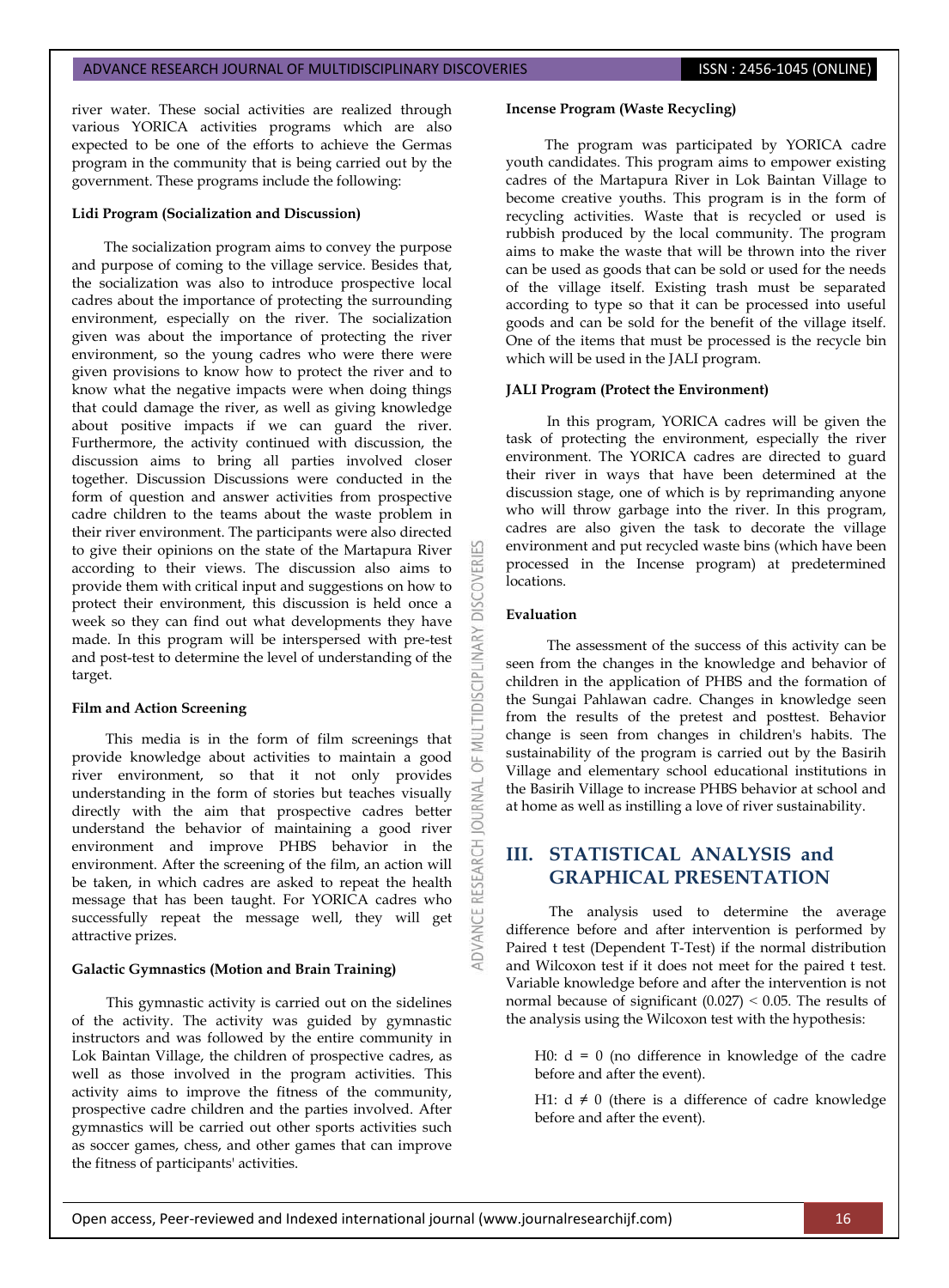# **IV. RESULTS**

Based on 30 analyzes of teenagers who participated in the socialization and discussion (Lidi) activities, most of them still lacked knowledge about waste management and physical activity totaling 24 people (80%). From the results of data analysis, it is known that the knowledge of adolescents who participated in this socialization and discussion activity was less on the type of waste, some 20 respondents (83.3%) stated that there were 2 types of waste, even though it included organic, inorganic, and B3 waste. In terms of the impact that can be caused from littering, there are still many that are wrong, which is as much as 17 (70.8%).

Based on table 6.1 It is expected that after carrying out socialization activities and discussions to teenagers who will be empowered to become a cadre, these young people need further knowledge about the original 24 people (80%) who are still lacking knowledge, after the activity is carried out to only 3 people  $(10 \t%)$  whose knowledge is still lacking or an increase of 21 people (70%). Also from the results of data analysis using the Wilcoxon test It is estimated that there is a difference between the previous and conducted Lidi activities (Socialization and Discussion) with a p-value of 0.027 which means it is smaller than the value of the negligence of 0.050 so that H0 can be replaced with the word there is a difference in knowledge between pretest with knowledge during the post test.

# **V. DISCUSSION**

Educational activities such as socialization and discussion are carried out with the aim of increasing knowledge and skills of the community, especially health cadres as one of the first steps in supporting health programs in the community. Under the National Health System, health is not only the responsibility of health workers but also requires community participation. To realize the degree of public health an integrated and comprehensive health effort is organized in the form of individual health efforts and public health efforts3. Based on the results of research by Pratiwi (2016) it was mentioned that there was an increase before and after education, which shows the average value of the knowledge of health cadres increased 0.94 points after the education4.

The percentage increase in the value of cadre knowledge by 13.8% of the average value of initial knowledge. Pre-test results data and then analyzed statistically. The results showed that the pre-test and posttest values were significantly different ( $p = 0.002$ ) so it can be concluded that the provision of counseling to health cadres was able to significantly increase cadre knowledge by increasing the value of 13.37% of the initial knowledge value. Education is a learning experience to influence understanding, attitudes, and behavior5. reported that training using certain media or certain methods could improve the knowledge, attitudes and practices of health cadres compared to the control group. (Pratiwi, Nuryanti, Utami, Warsinah, & Sholihat, 2016) also reported that group education was also able to increase public knowledge about health. Health education is a form of educational activity that can influence knowledge and attitudes. With education activities in the form of counseling, respondents will receive learning and information that results in a change in behavior including knowledge and attitudes<sup>6</sup>.

Therefore, this educational activity needs to be continuously developed as one of the supporters of the success of efforts to improve clean and healthy living behavior. With the increasing level of knowledge of health cadres, in this case teenagers on the banks of the Martapura river, it is hoped that they will be able to increase the knowledge of the Lok Baintan Village community as a concrete step to improve the quality of life of the community and control environmental pollution by appropriate waste management.

# **VI. CONCLUSION**

DISCOVER

**IDISCIPLINARY** 

ö **JRNAL**  $\overline{0}$ 

ADVANCE

The implementation of the Yorica program consists of 5 activities namely Socialization and Discussion (Lidi), film screenings and action, fierce gymnastics (movement and brain training), waste recycling program, and Jali program (protecting the environment). The implementation of socialization and discussion activities (sticks) showed an increase in the knowledge of the cadres in the amount of 21 people (70%). There was a significant increase in knowledge in the activity participants with a p value of 0.027 <0.050. Film and action screenings are supporting activities of the socialization and discussion activities in which a variety of ways and media in the process of delivering information can increase the cadre's understanding, attitudes and behavior towards a better direction. Galak Gymnastics is carried out in between the activities of cadre empowerment as part of familiarizing cadres to carry out physical activities, experiences related to these exercises can be transmitted to the surrounding community.

### **VII. ACKNOWLEDGEMENT**

 Thank you to the Ministry of Research, Technology and Higher Education, Dean of Medical Faculty, Head of Public Health Study Program, Lambung Mangkurat University, which provided opportunities and allowed us to carry out activities in the field. In addition, the highest award for Banjar District, the Banjar District Environmental Agency, Head of District Health Office Banjar, Head of Sungai Tabuk Sub-District, Head of Primary Health Service Sungai Tabuk and Head of Lok Baintan Village and the cadre youth who have given permission and provided assistance and assistance in the implementation of Activities this Research and Community Service.